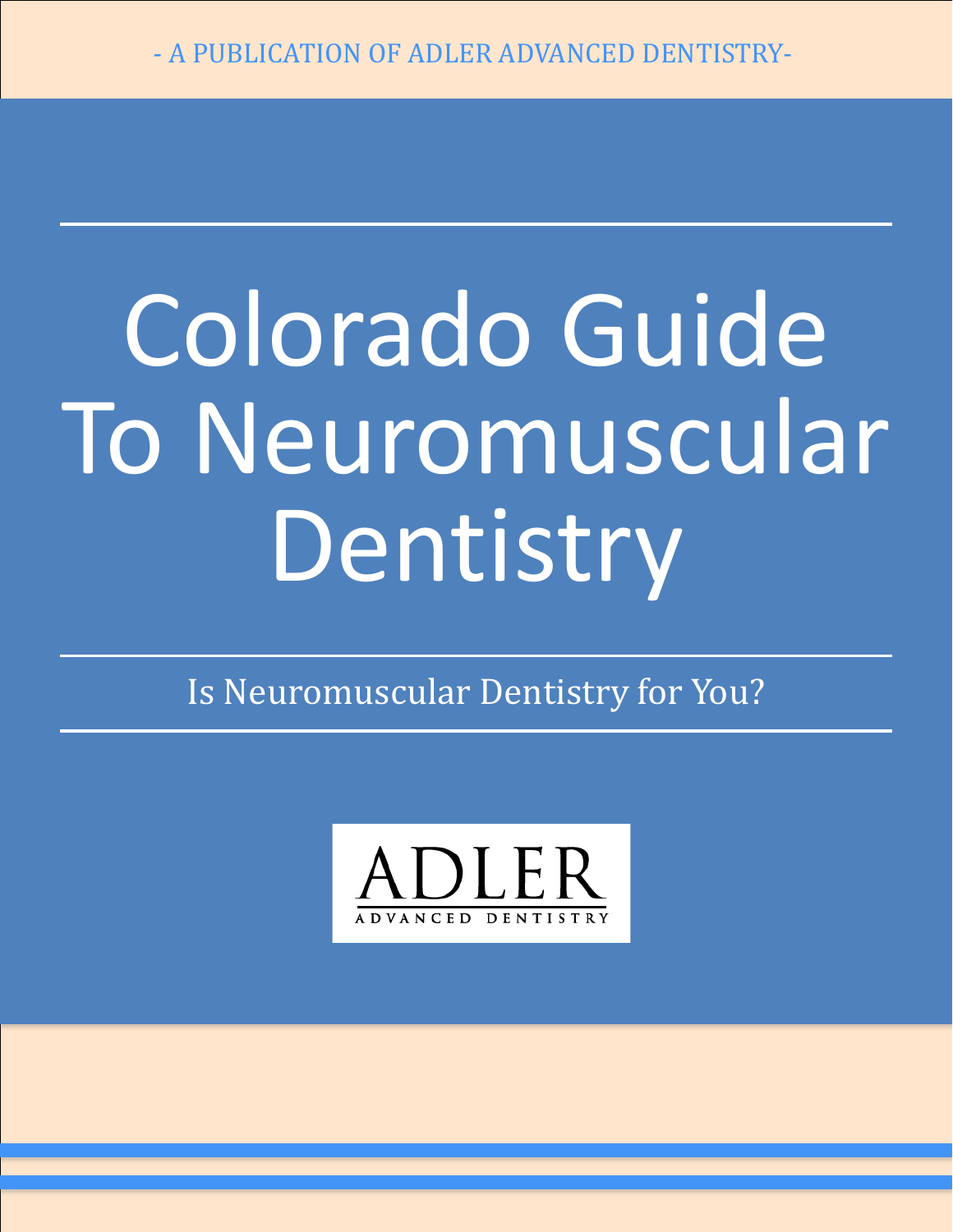#### TABLE OF CONTENTS

Colorado Guide to Neuromuscular Dentistry

3 Take The Quiz 4 Introduction 6 TMJ Symptoms 7 Jaw Pain 8 Back, Neck & Shoulder Pain 9 Chronic Headaches 10 Ringing In Ears (Tinnitus) 11 Teeth Grinding / Jaw Clenching 12 TMJ Treatment

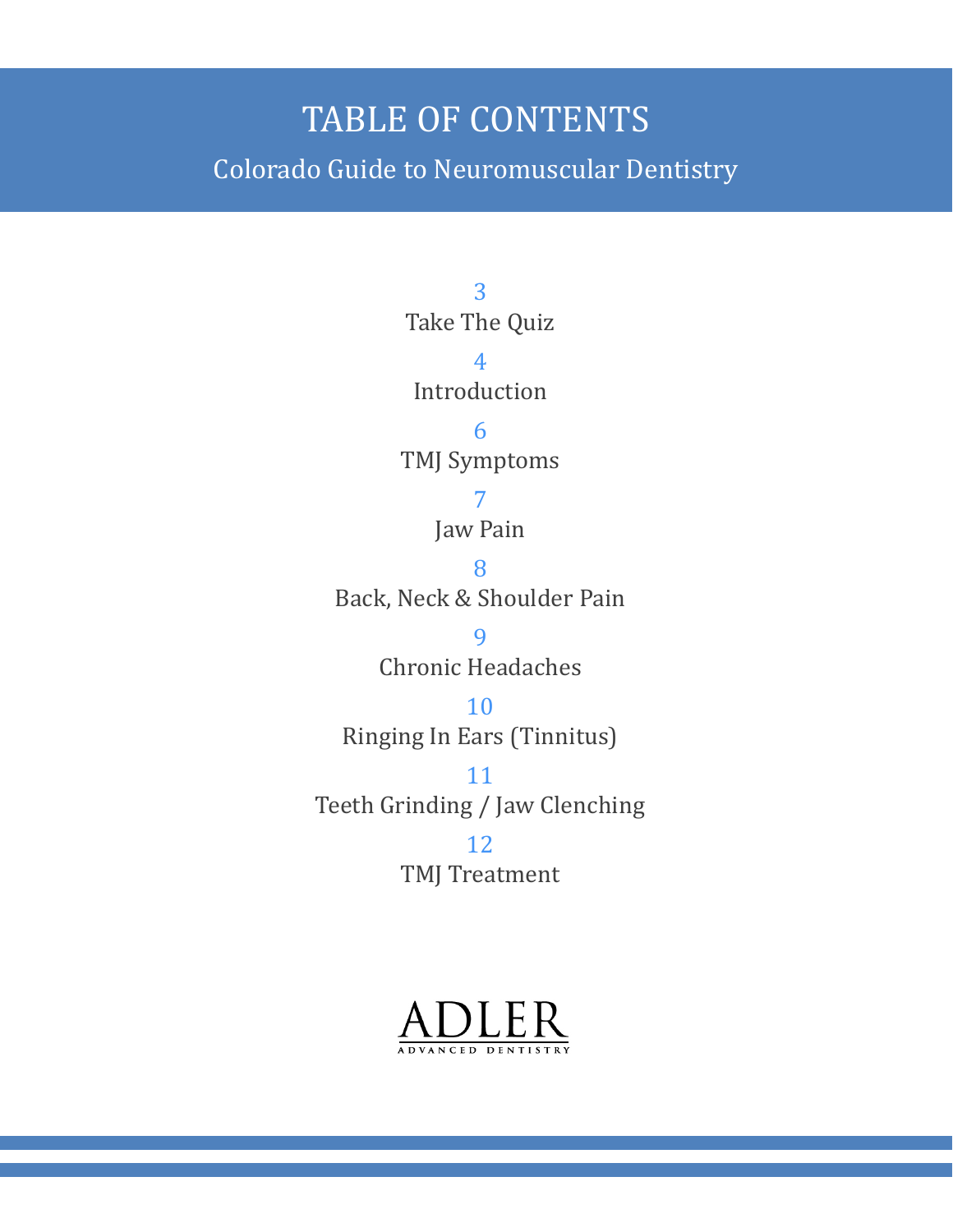

Yes No

### Take The Quiz

#### Are Your Headaches or Upper Body Pain the Result of TMJ?

Answer YES or NO to these questions to find out:

| 1.  | Do you suffer from headaches?                              |  |
|-----|------------------------------------------------------------|--|
| 2.  | Does your jaw ever feel stiff or locked up?                |  |
| 3.  | Do you have ear congestion or ringing in the ears?         |  |
| 4.  | Do you have pain in your jaw when you eat?                 |  |
| 5.  | Does your bite feel uncomfortable?                         |  |
| 6.  | Do you clench or grind your teeth?                         |  |
| 7.  | Do you hear clicking or popping in your joint?             |  |
| 8.  | Are your teeth worn down or cracked?                       |  |
| 9.  | Do you experience pain or discomfort in your jaw or facial |  |
|     | muscles on a regular basis?                                |  |
| 10. | Have you been told that you snore?                         |  |
| 11. | Have you been diagnosed with sleep apnea?                  |  |
| 12. | Do you have difficulty chewing?                            |  |
| 13. | Do you have neck pain or postural problems?                |  |
|     |                                                            |  |

If you answer yes to three or more of these questions, we invite you to call Adler Advanced Dentistry at (303) 449-1119 for a complimentary consultation.

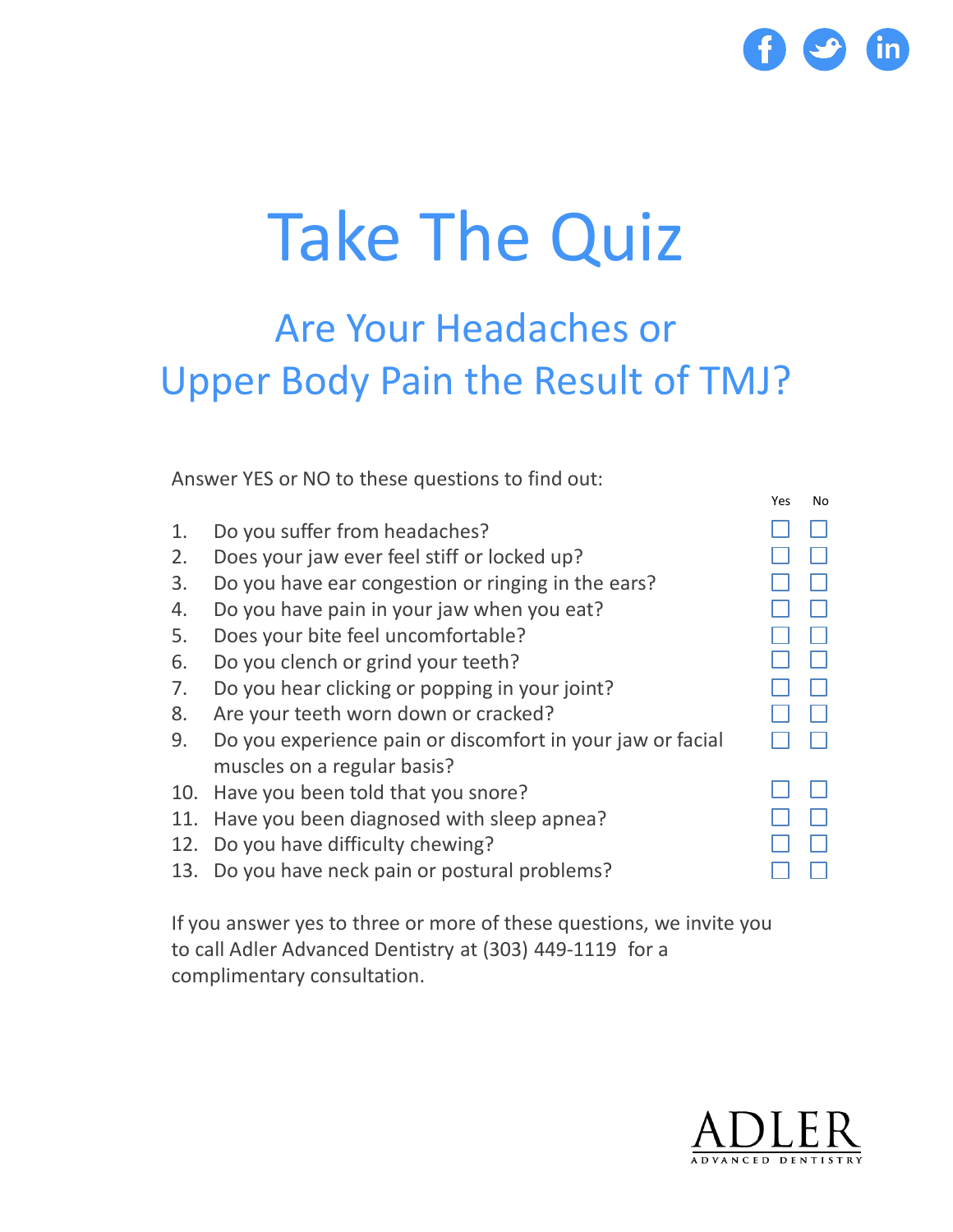

### Introduction

#### Neuromuscular Dentistry at Adler Advanced Dentistry

Symptoms such as headaches, teeth and jaw soreness, jaw popping and ringing in your ears can be uncomfortable and frustrating to live with, especially if your doctor cannot diagnose the cause. These symptoms can go on for many years.

Neuromuscular dentistry deals with problems in the relationship between your teeth, jaw joints and muscles.

#### What Is Neuromuscular Dentistry

The goal of neuromuscular dentistry is finding the most relaxed and comfortable jaw position. Strain is caused when the jaw position is poor or misaligned, and you may experience many symptoms as a result.

One of the most common outcomes of neuromuscular problems is temporomandibular joint disorder (TMJ or TMD), which causes many painful symptoms originating from a poor relationship between your jaw joints and the muscles and nerves of your head and neck. These types of imbalances can also result from teeth grinding. As an experienced neuromuscular dentist, Dr. Adler places the jaw into its optimal position, relieving the symptoms associated with TMJ/TMD.

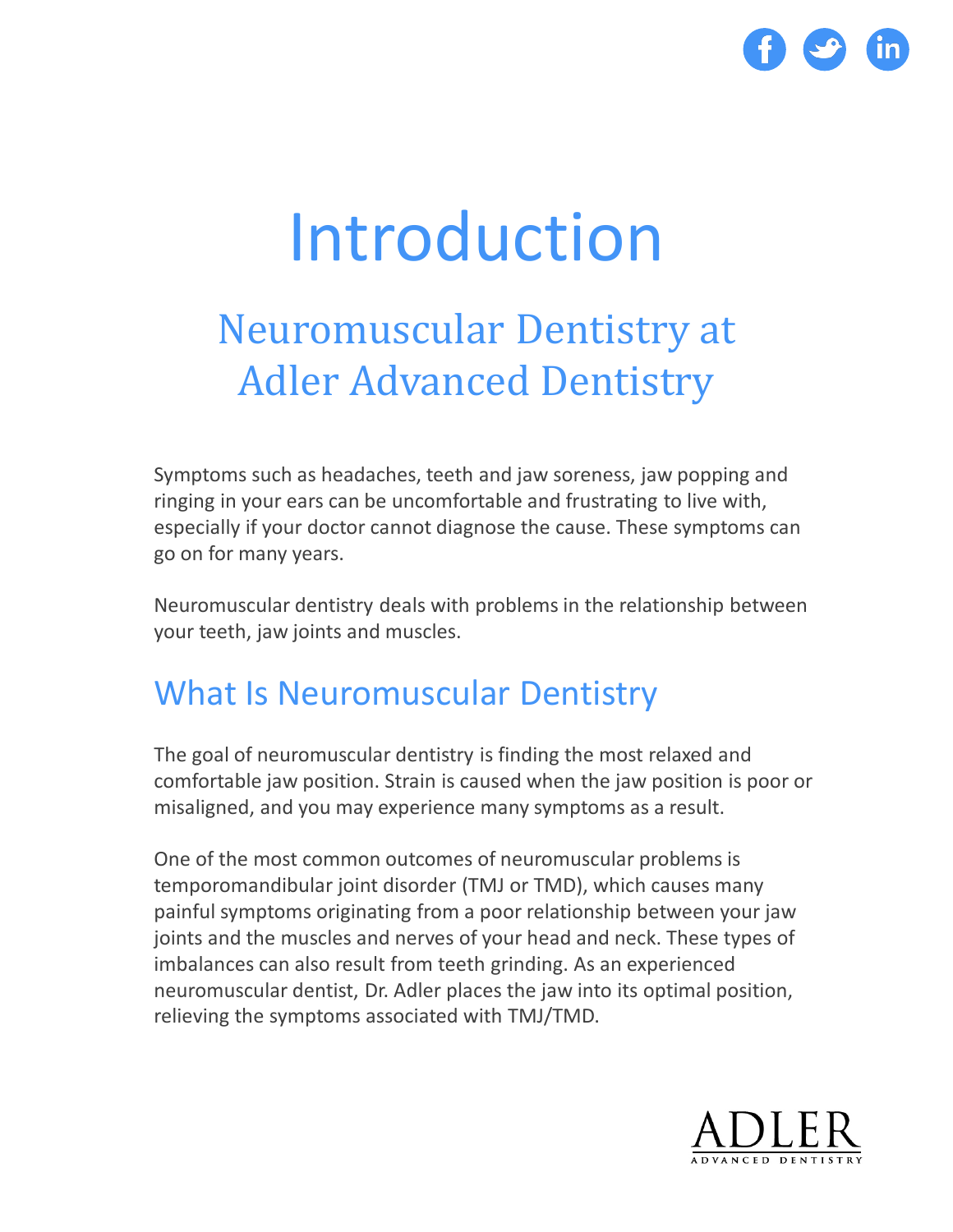

Neuromuscular dentistry is the science of occlusion (your bite). But it deals with much more than just the way your teeth come together. Neuromuscular dentistry also evaluates the jaw joints and the muscles in your head, neck and back, as well as how they affect your total body posture.

While traditional dentistry evaluates primarily the teeth, bones and gums, neuromuscular dentistry works with the complex relationship between the hard tissues, soft tissues, muscles and nerves. Dr. Adler even looks at your airway and how your body is getting and using oxygen, both of which may be contributing to snoring and sleep apnea problems you experience.



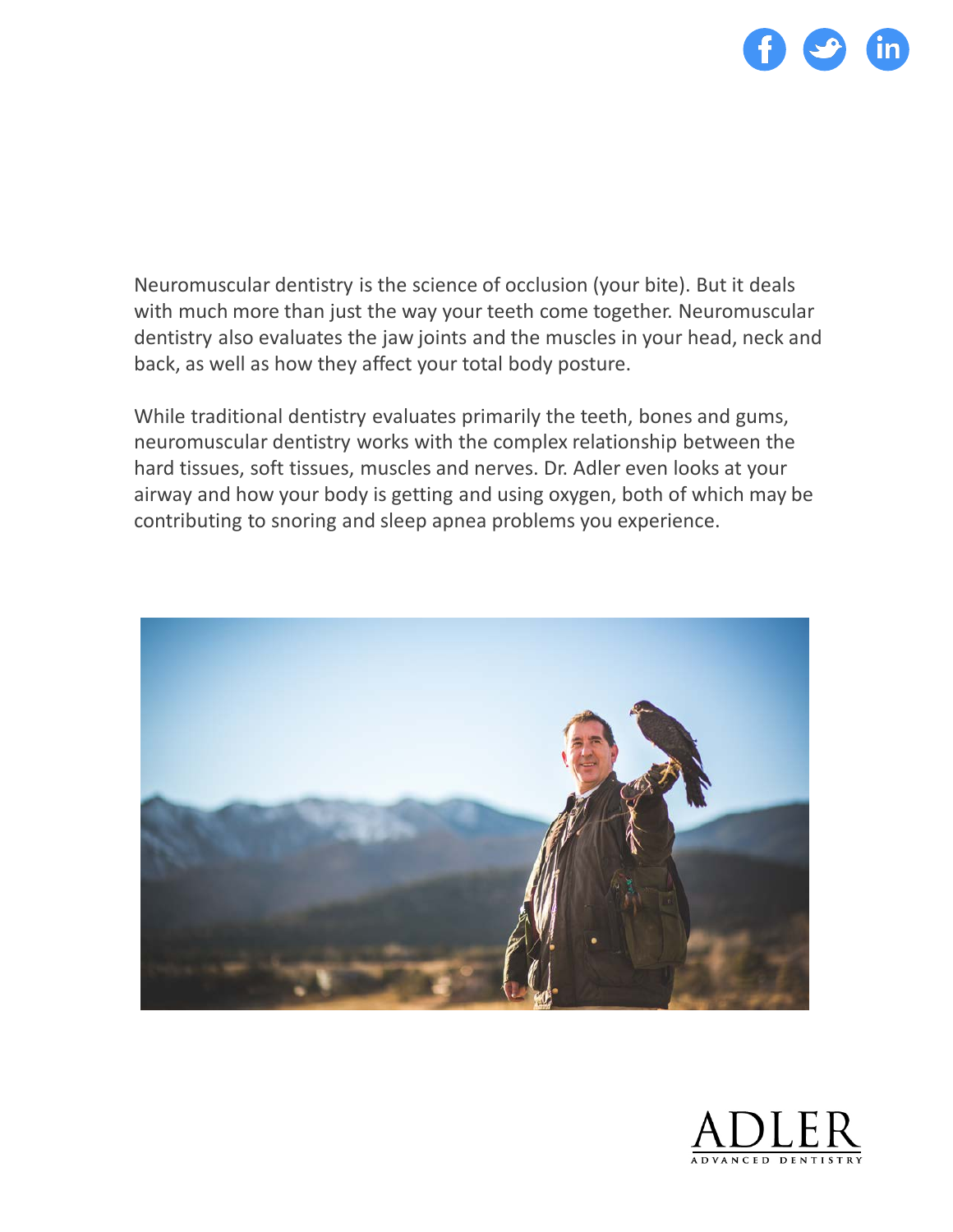

## Common TMJ Symptoms

TMJ can refer to any number of issues that impact the proper alignment of the jaw. Because it occurs in the jaw joint, swelling and pain in the area are two of the most common symptoms. These may be accompanied by:

- Clicking, popping, or grinding noises
- Difficulties opening and closing the jaw
- Complete lockjaw

In addition to symptoms that can occur in and around the jaw joint, TMJ may result in painful symptoms located in other regions, including:

- Chronic headaches
- Ear ringing and pain without the presence of infection
- Pressure and pain in and around the eyes
- Generalized facial pain
- Neck, shoulder, and back pain

When left untreated, TMJ may also cause postural problems and digestive issues, along with oral health concerns such as uneven tooth wear and premature tooth loss.

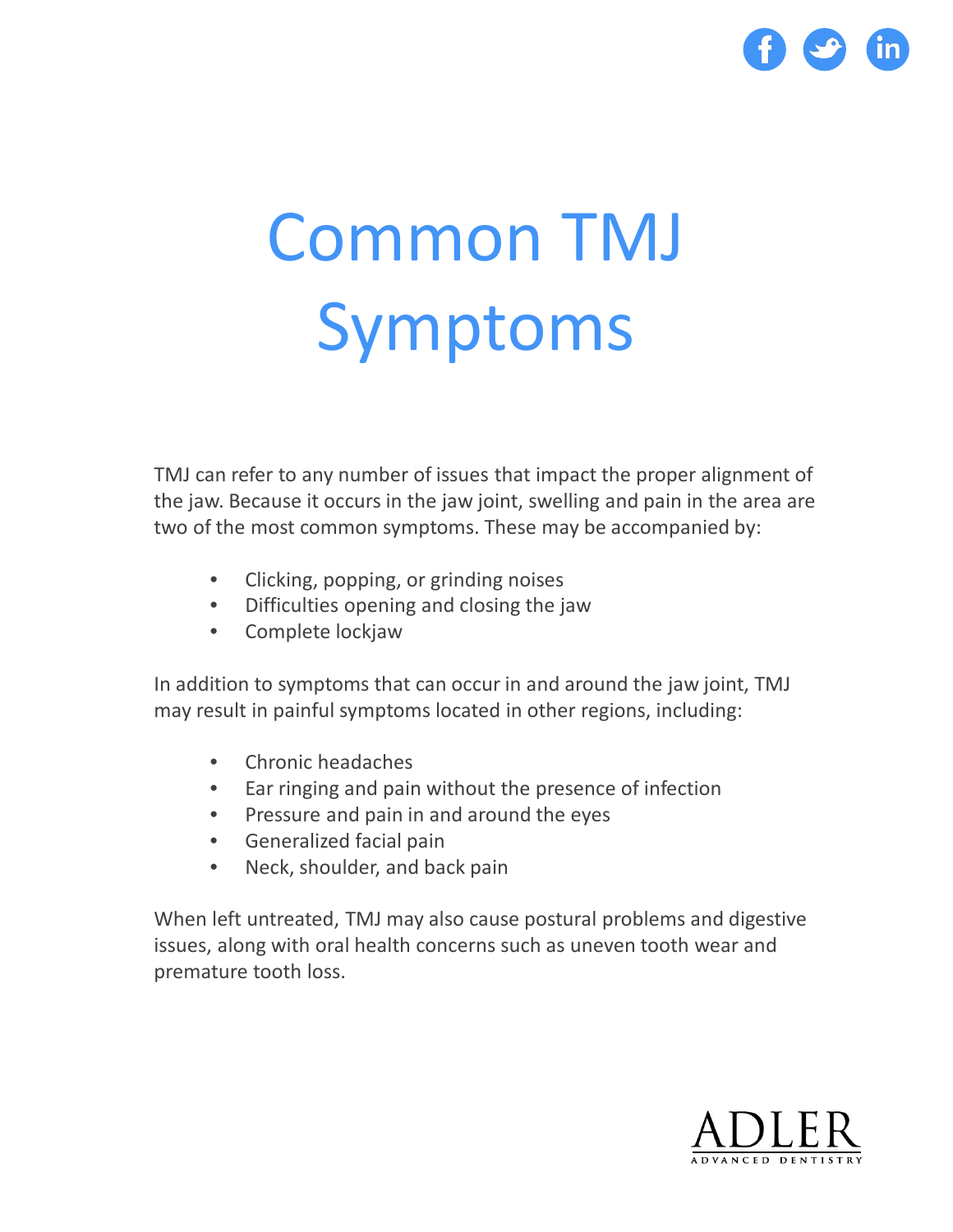

### Jaw Pain

Chronic jaw pain is one of the most common warning signs of TMJ. Sometimes, this jaw pain may extend into your head, neck or back, which can make it challenging to identify the source of the problem. In order to determine whether your jaw pain is being caused by TMJ, you will need to undergo a thorough neuromuscular dentistry evaluation.



When your jaw is misaligned from TMJ, it impacts your trigeminal nerve, which is the largest nerve in your cranium. The trigeminal nerve runs through your jaw and is responsible for sensation input to the brain associated with the joints and muscles of this region. TMJ causes tension in your jaw joints and muscles which compresses the trigeminal nerve. This is often the cause of chronic jaw pain and many other painful TMJ symptoms such as headaches, ear aches and facial pain.

The only way to relieve this pressure on your trigeminal nerve is to restore proper alignment to your jaw. Dr. Adler will place your jaw in its ideal resting position, alleviating the painful symptoms you experience.

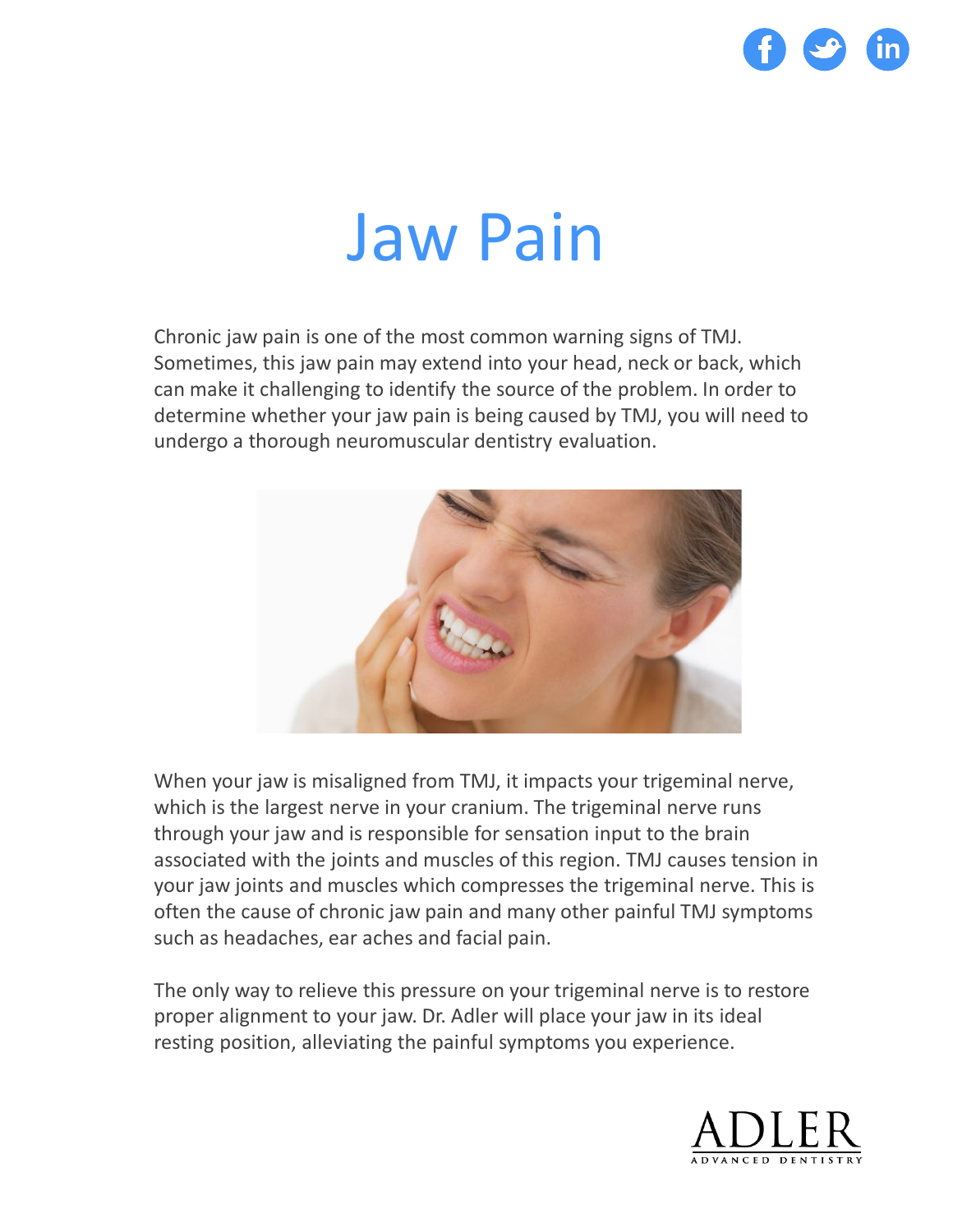

## Back, Neck & Should Pain

Chronic back, neck and shoulder pain can often be difficult to diagnose. If you have visited several different doctors and specialists without learning the source of your problem, you may want to schedule an evaluation with Dr. Adler. Often, these issues are caused by TMJ.

Your jaw muscles extend from ear to ear and interact with many of the muscles in the neck region that maintain proper alignment of your spine. When your jaw is misaligned, it causes the surrounding muscles to work harder in order to maintain proper balance and head posture. When your jaw muscles become fatigued, it forces the muscles in



the back, neck and shoulders to assist with these important functions. This can cause you to experience pain in these areas of your body.

By restoring a properly aligned bite, Dr. Adler can help relieve the strain on your jaw muscles, allowing them to function properly. This will typically alleviate the chronic back, neck and shoulder pain that occurs when the muscles in these areas are forced to work overtime assisting your jaw.

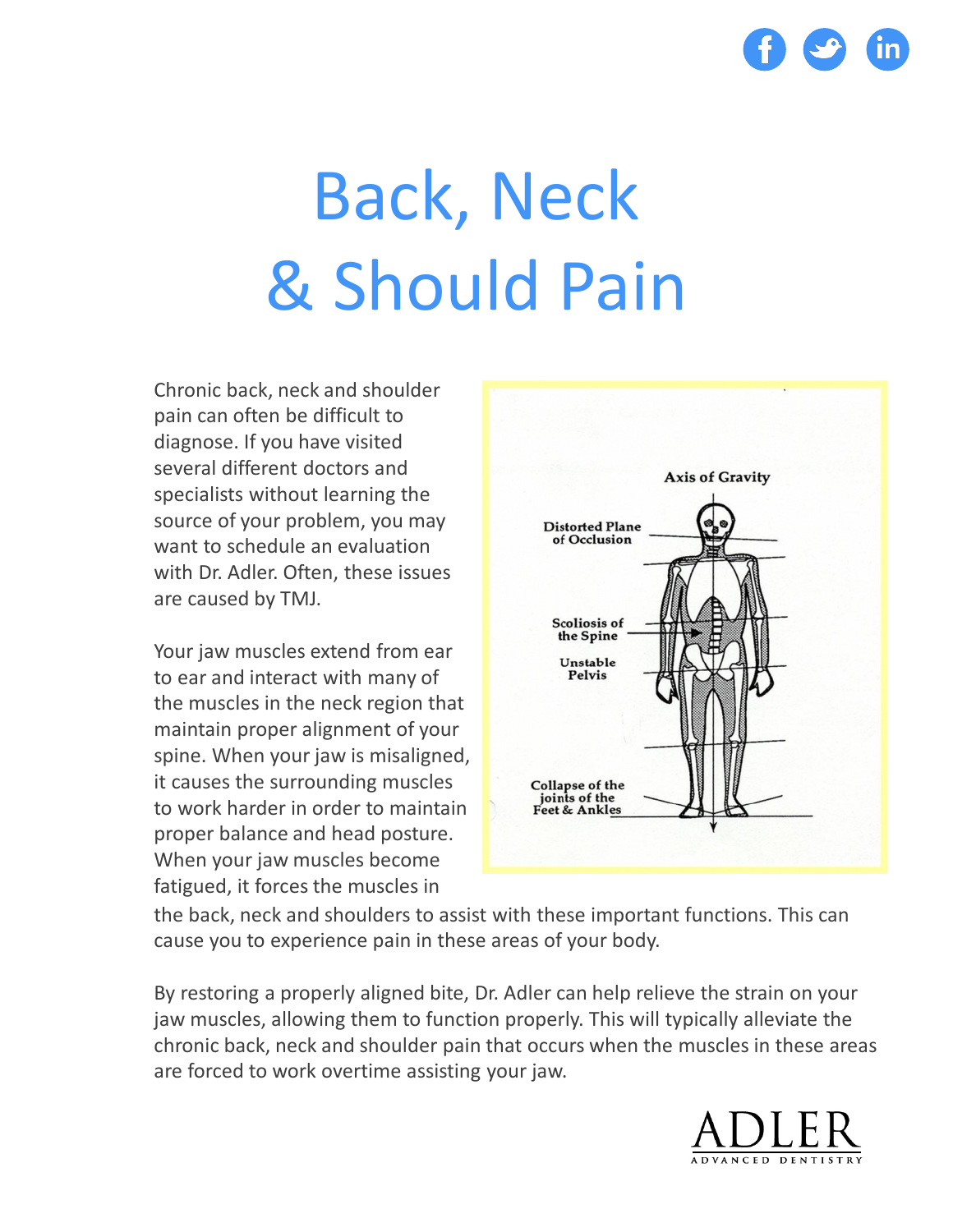

## Chronic Headaches

Chronic headaches can be debilitating and painful. While it is often difficult to pinpoint the exact cause of chronic headaches, there is a significant amount of research indicating they may be caused by jaw alignment issues associated with TMJ.



The muscles of the temple area of the forehead play an important role in the posturing and closing of the jaw. If your bite is not right, it can lead to abnormal tension in these muscles, which is one potential cause of chronic headaches. If the bite is not corrected, the muscles may remain tense for extended periods of time. The contracted muscles get no rest, and poor circulation in these muscles develop, resulting in pain (a headache).

Dr. Adler can restore your jaw to its ideal resting position, which will eliminate the tension in these muscles and alleviate the headaches that often result from this muscle tension.

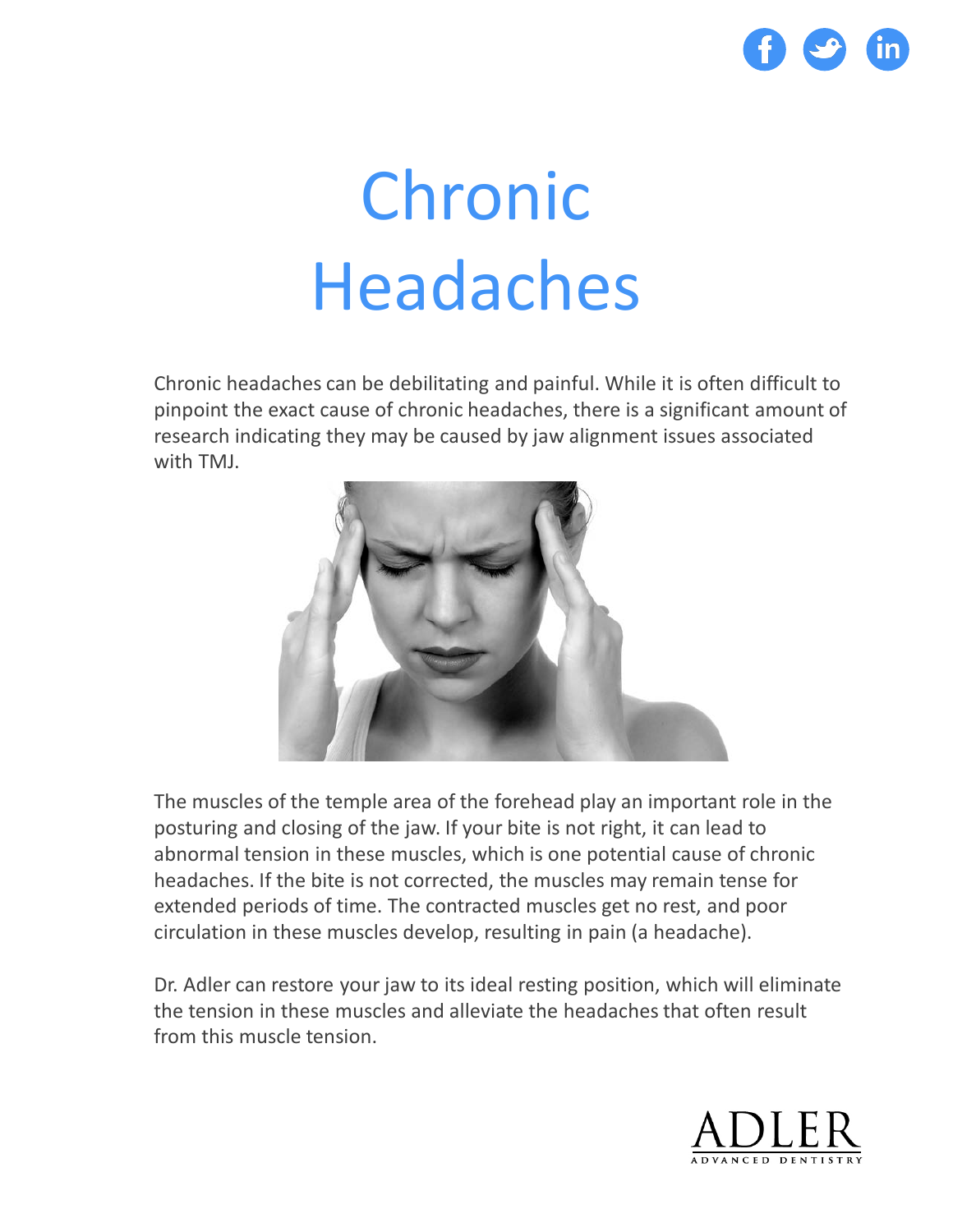

## Ringing In Your Ears (Tinnitus)

It is common for TMJ patients to complain of ringing in their ears (tinnitus), or vertigo. This symptom is commonly misdiagnosed and often goes untreated. In many cases, ringing in the ears occurs when your jaw isn't properly aligned.



The jaw area of the face is a complex network of muscles and nerves. When the bite is misaligned, the muscles and nerves throughout the head, including the ears, can be affected. The reason is that the same nerve (the trigeminal nerve) feeds all of the muscles in this region, including two important ear muscles.

If Dr. Adler determines the cause of your tinnitus to be an unstable or misaligned bite, he can solve the problem by stabilizing the bite and restoring your jaw to its ideal resting position.

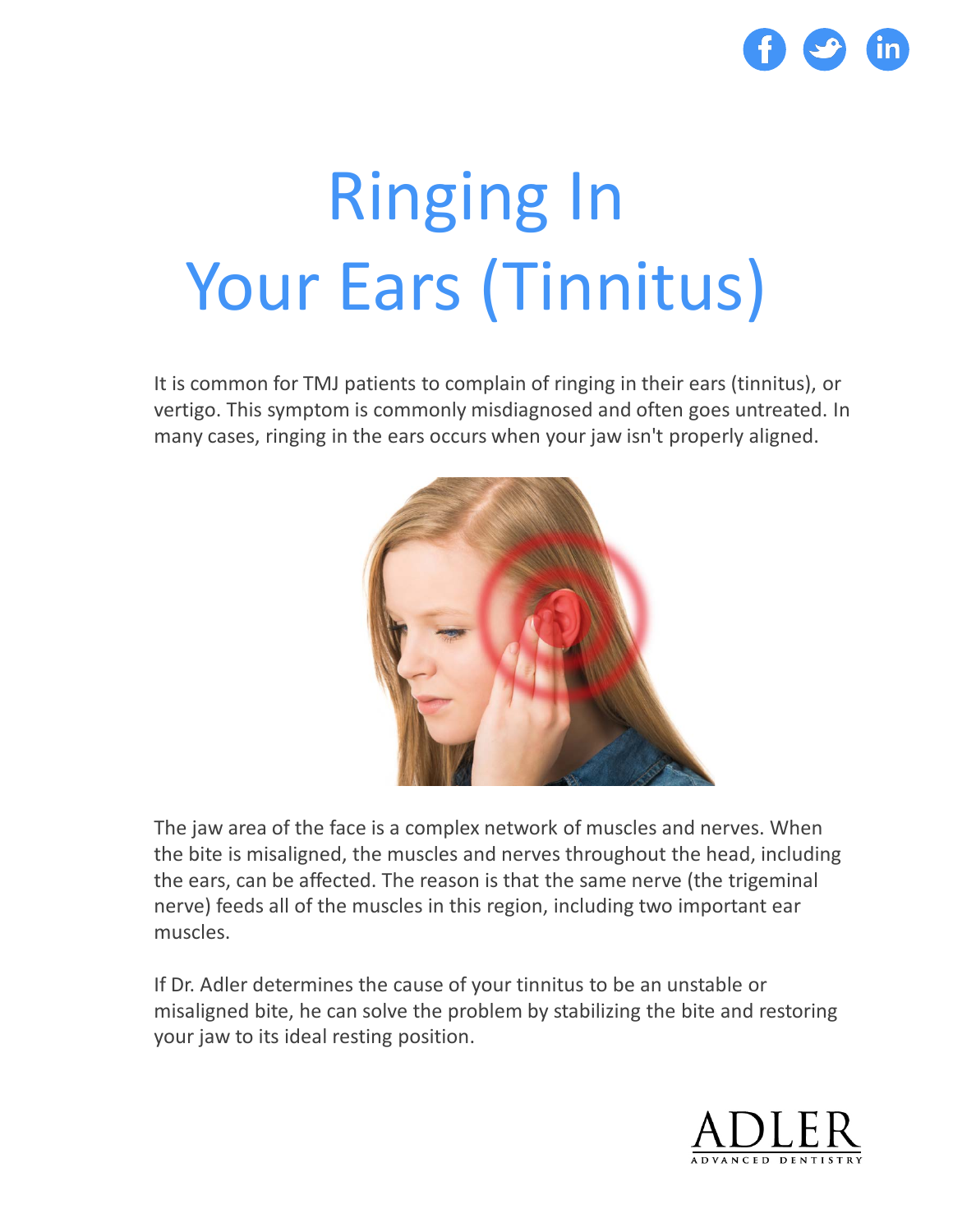

## Teeth Grinding/ Jaw Clenching

If your teeth don't come together in an optimal bite, the result is subconscious clenching or grinding of the teeth. This causes pain in the muscles of the head, face and neck.

Teeth grinding (bruxism) is a most destructive habit. The joints, muscles, and teeth are essentially at war with each other. Your teeth become worn and can crack or shift from the forces of bruxism. The enamel can flake off at the gum line, causing notching on the teeth receiving the most excessive forces.



Dr. Adler can devise a TMJ treatment plan that will restore a properly aligned bite and help you stop grinding your teeth. This will not only alleviate any painful TMJ symptoms you may experience, but it will also reduce your risk of developing many of the harmful oral health conditions associated with bruxism.

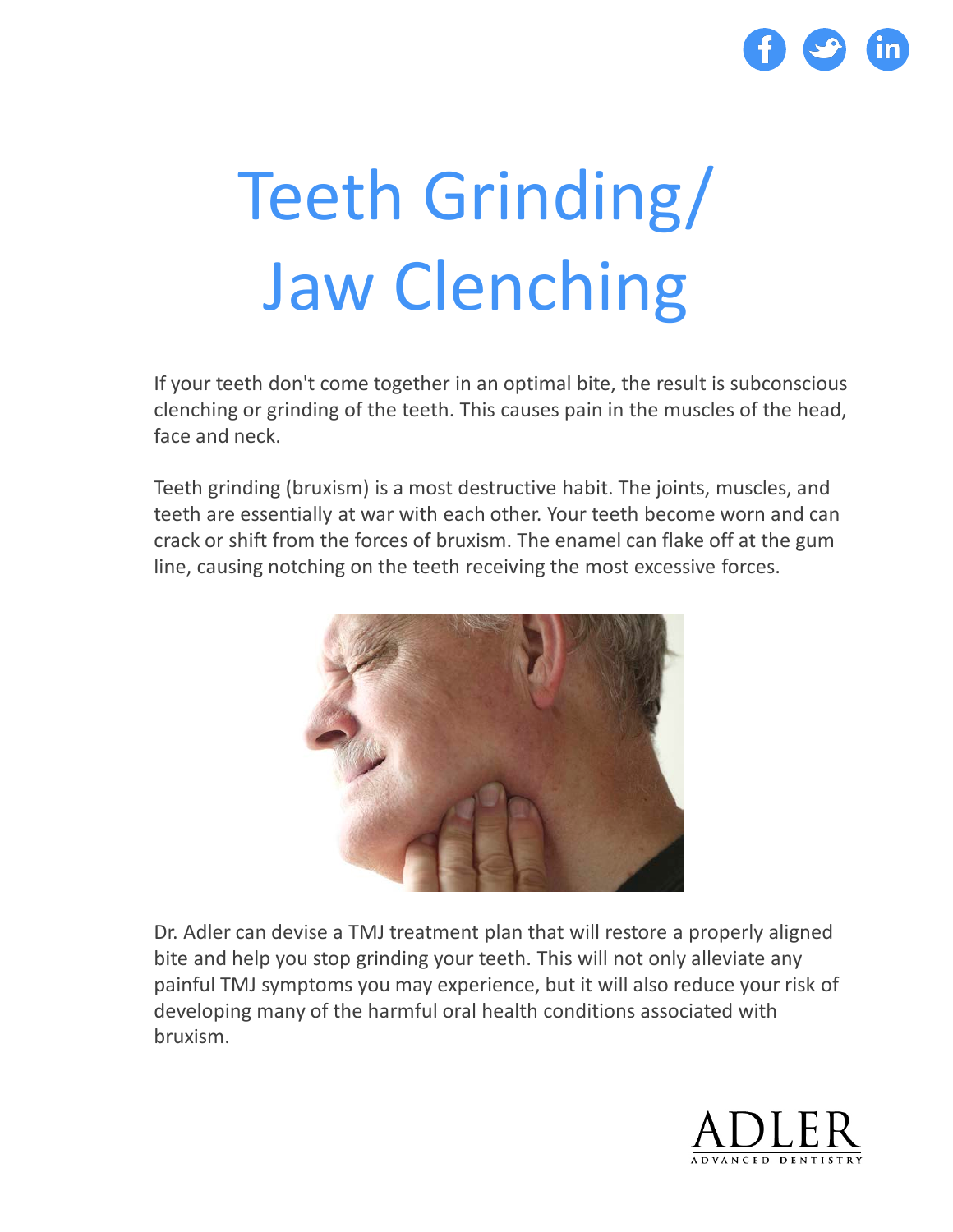

### TMJ Treatment

Your TMJ treatment starts with a complimentary consultation at our Boulder dental office. First you will meet with Heather, our Director of Operations. She will gather all necessary patient information and have you fill out a detailed questionnaire to learn more about your condition. You will then meet with Dr. Adler for an evaluation and to discuss treatment options.



If Dr. Adler thinks you will benefit from a neuromuscular dentistry treatment plan, he will administer a K7 evaluation. The K7 is a diagnostic tool that allows Dr. Adler to gather detailed information about the function of your jaw. It uses electromyography and joint sonography to track the position of your jaw and the associated muscles in order to identify the ideal resting position for optimal jaw functioning.



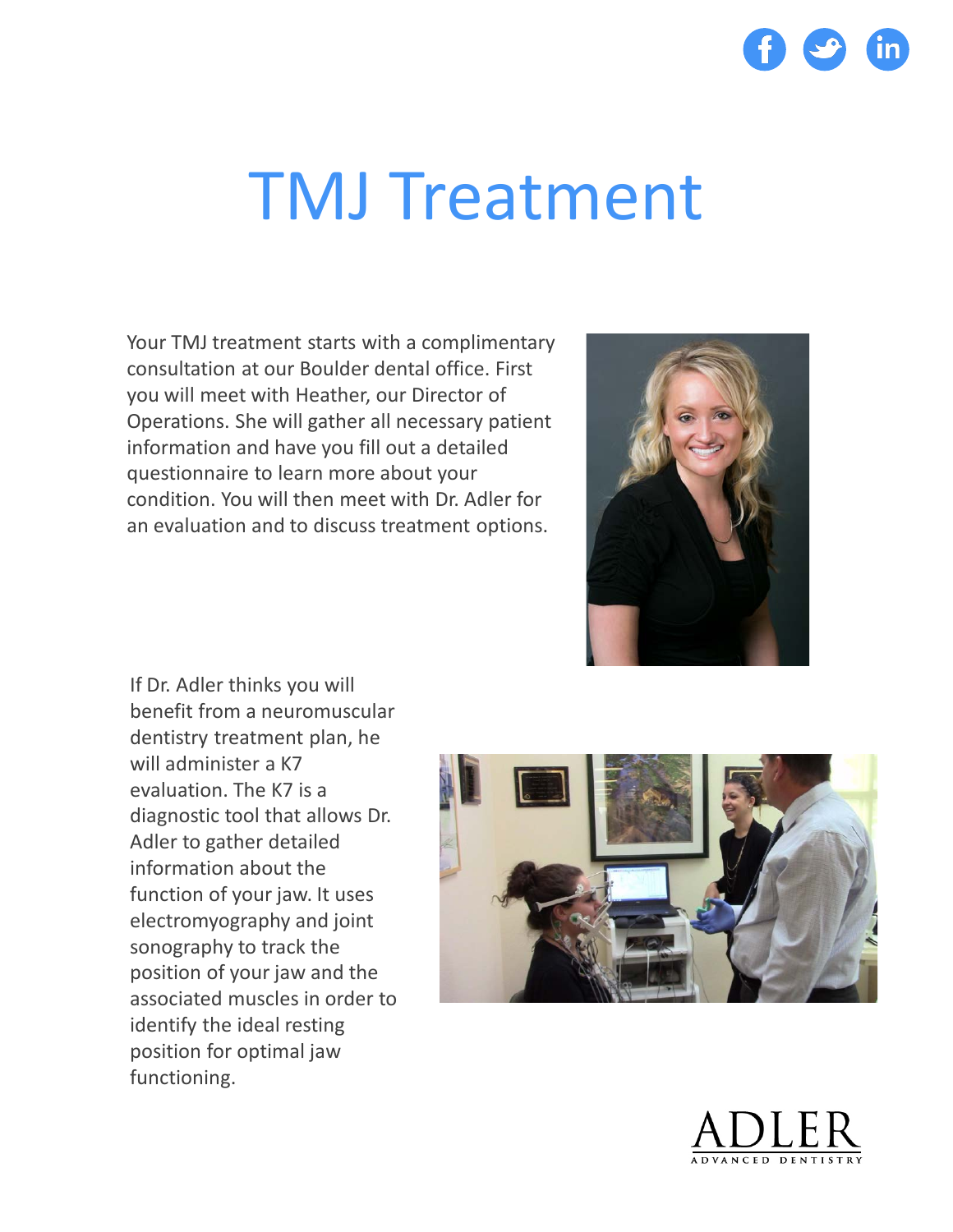

Often, Dr. Adler will also recommend a 3D image/CBCT scan of the head and neck, especially if you have suffered an injury. Our state-of-theart Newtom dental 3D imaging system [provides much more de](http://www.adlerdentistry.com/blog/adler-dentistry-acquires-new-dental-3d-imaging-system)tail than can be observed from traditional x-rays. It allows Dr. Adler to study the positioning of your jaw from every possible angle. This comprehensive information is crucial to determining the proper TMJ treatment course to address your condition.

After we receive the data from your K7 diagnostic exam and CBCT scan, you will return to our office for another complimentary consultation. During this appointment, Dr. Adler will go over the results of your scans and discuss possible treatment options.



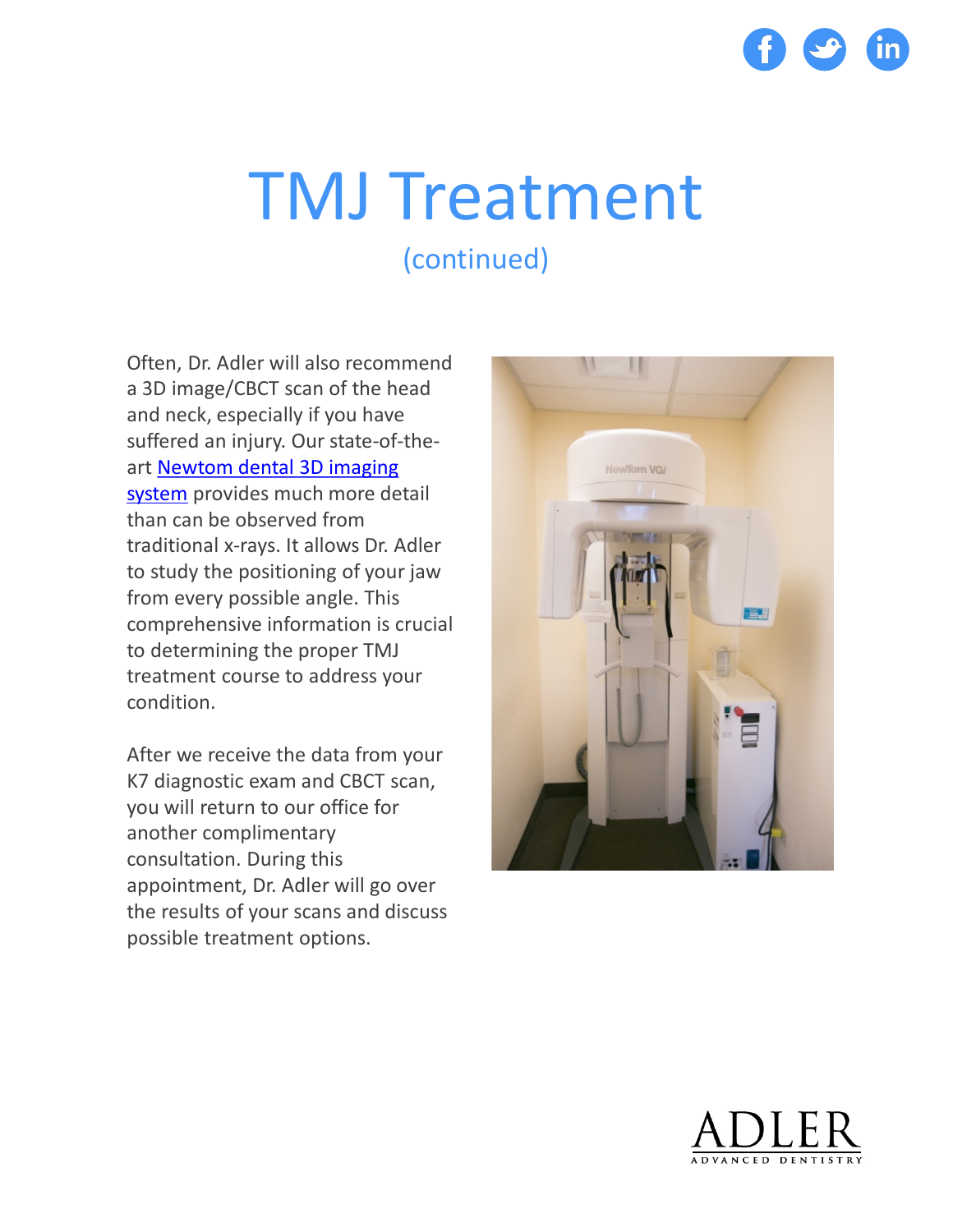

In most instances, the first stage of TMJ treatment will be a neuromuscular orthotic device. There are two different types:

- Fixed orthotic device
- Removable orthotic device

Dr. Adler will recommend the best option for your unique needs. During your orthotic treatment, you will visit our office every 7-14 days depending on the severity of symptoms. At these appointments, you will receive:

**TENS therapy --** The TENS (transcutaneous electrical nerve stimulation) unit allows your jaw muscles to relax and detox. When you receive the relaxing TENS therapy, you will be able to enjoy our comfortable treatment room, complete with a zero gravity chair, relaxing heat packs, aromatherapy and cozy blankets.



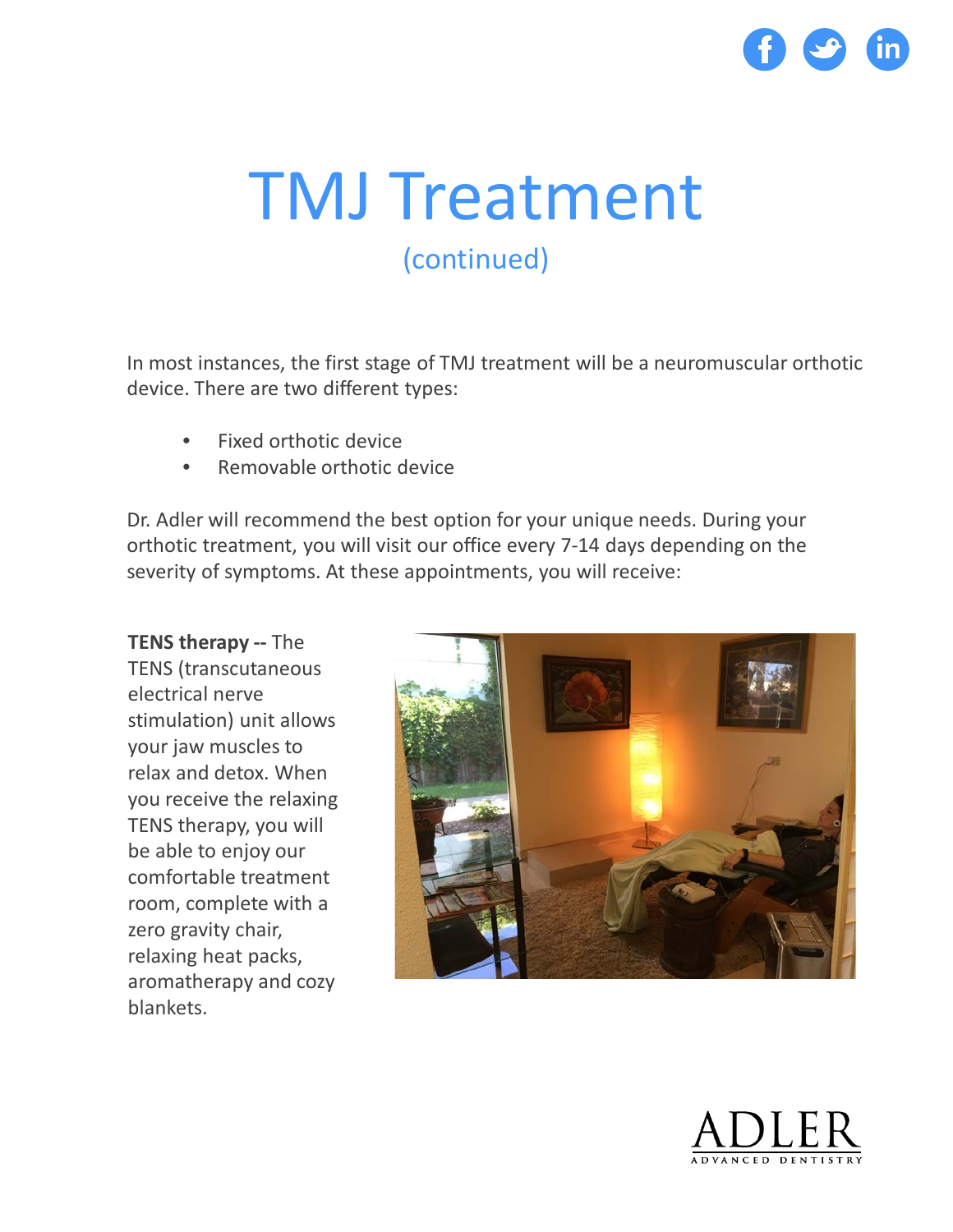

**Physical therapy --** After TENS, Dr. Adler performs physical therapy techniques to enhance and extend your comfort. His technique typically includes stretching the neck, an act that releases lubricating fluid in your joints and creates more space between the cervical vertebrae. Your therapy may also include shoulder stretching and alignment techniques to address the tension resulting from neuromuscular imbalances.



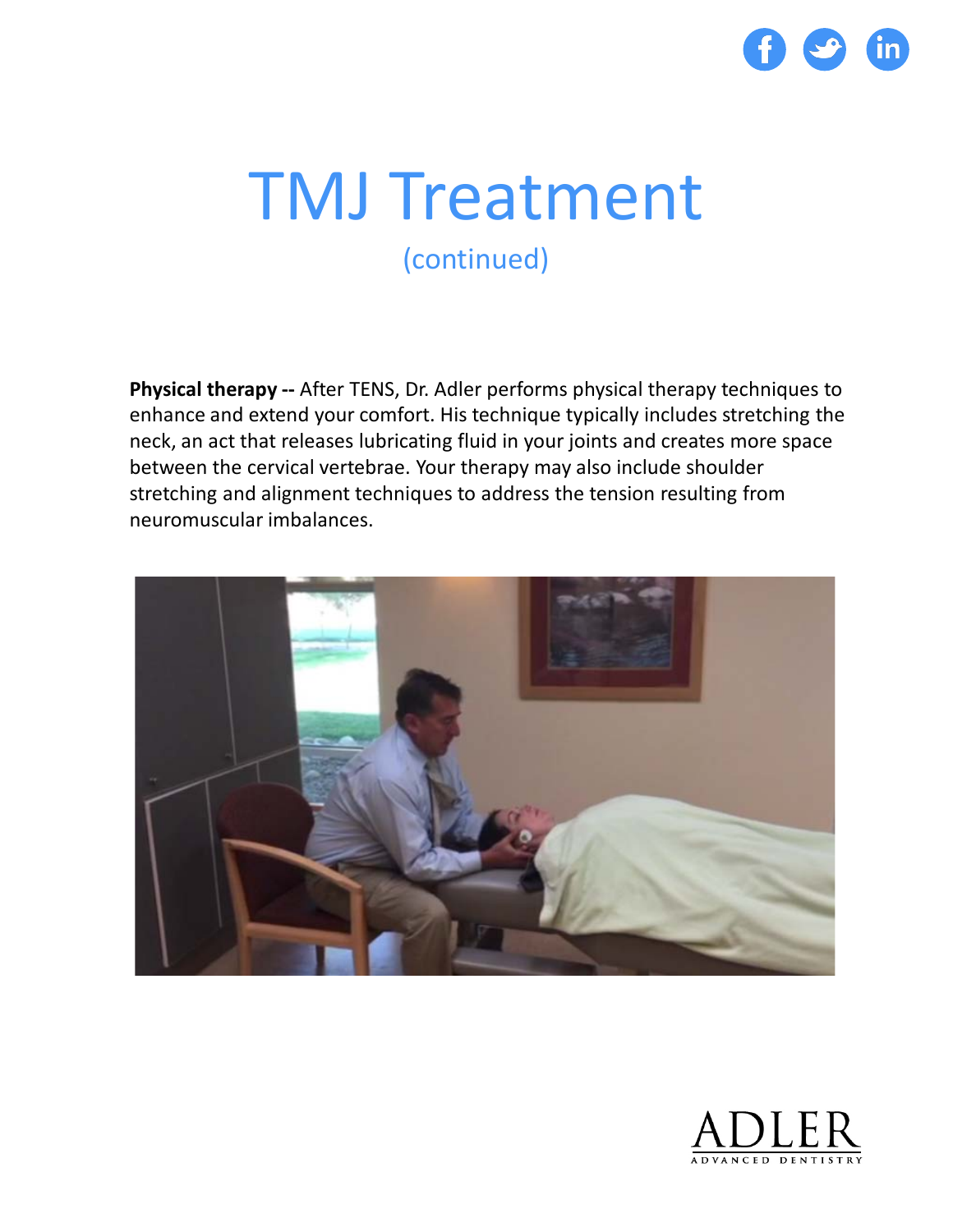

**Trigger point injection therapy (if needed) --** These injections contain lidocaine and anti-inflammatory medication, and are introduced to an area of tension. Dr. Adler uses trigger point injections on patients who are experiencing acute pain or spasms in their backs and shoulders, often as a result of a poor bite. This virtually painless procedure provides tremendous relief of TMJ symptoms caused by muscle fatigue and strain caused by teeth grinding. It works by breaking up the knots (trigger points) that form due to muscle memory.



**An adjustment to the orthotic device --**Adjustments are made as needed to ensure your orthotic device is keeping your jaw in its ideal resting position.

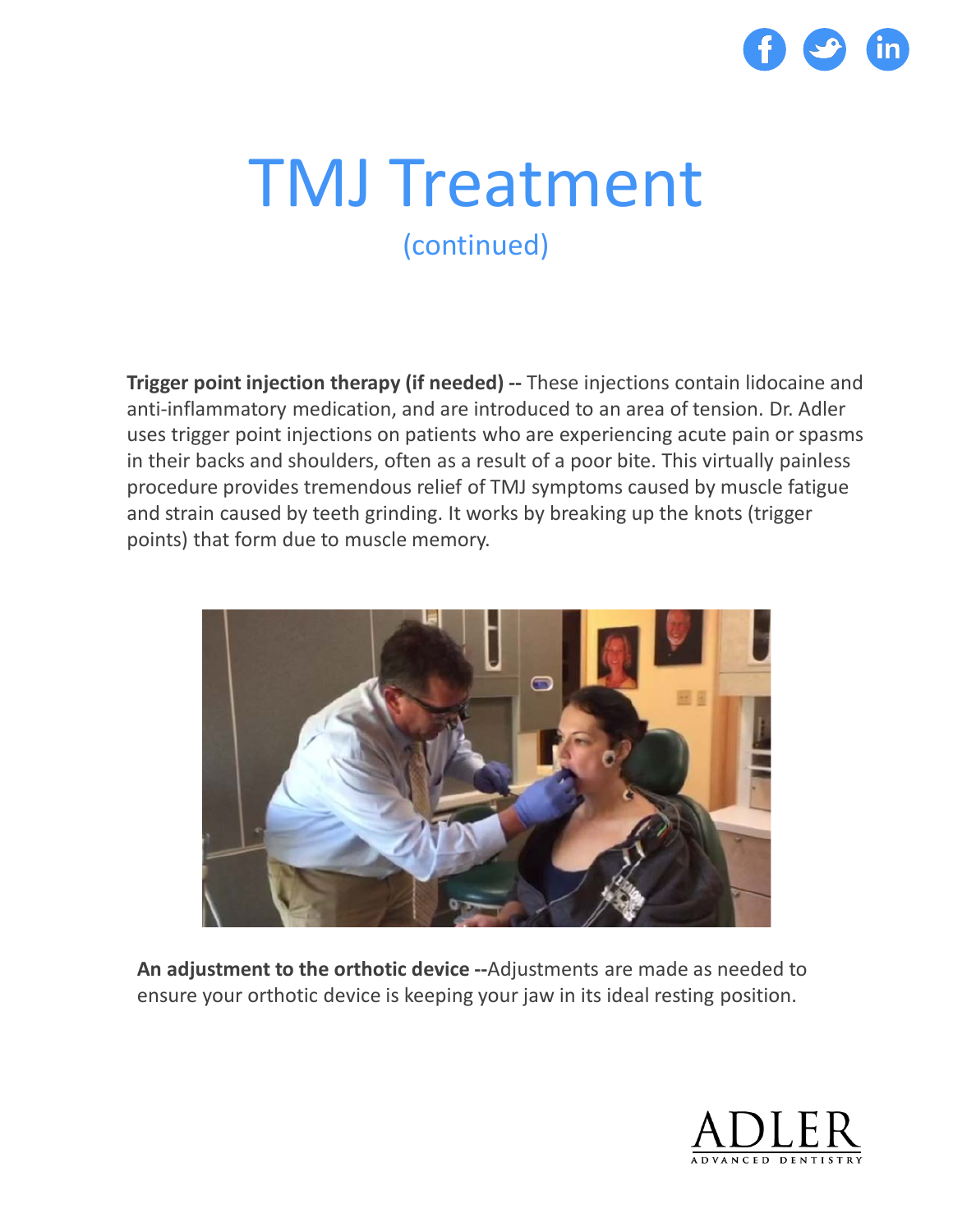

If there are improper muscle functions of the tongue and face contributing to your TMJ, Dr. Adler may recommend [myofunctional](http://www.adlerdentistry.com/myofunctional-therapy.html) therapy in addition to an orthotic device.

Once your orthotic treatment has restored proper bite alignment and your painful symptoms have been alleviated, you will move onto the second stage of your TMJ treatment. This phase of your treatment involves permanently moving your jaw into its proper resting position.

Depending on your unique condition, Dr. Adler may recommend one of the following procedures:

- [Neuromuscular orthodontics](http://www.adlerdentistry.com/orthodontics)
- [Full mouth reconstruction](http://www.adlerdentistry.com/full-mouth-reconstruction-and-restoration)



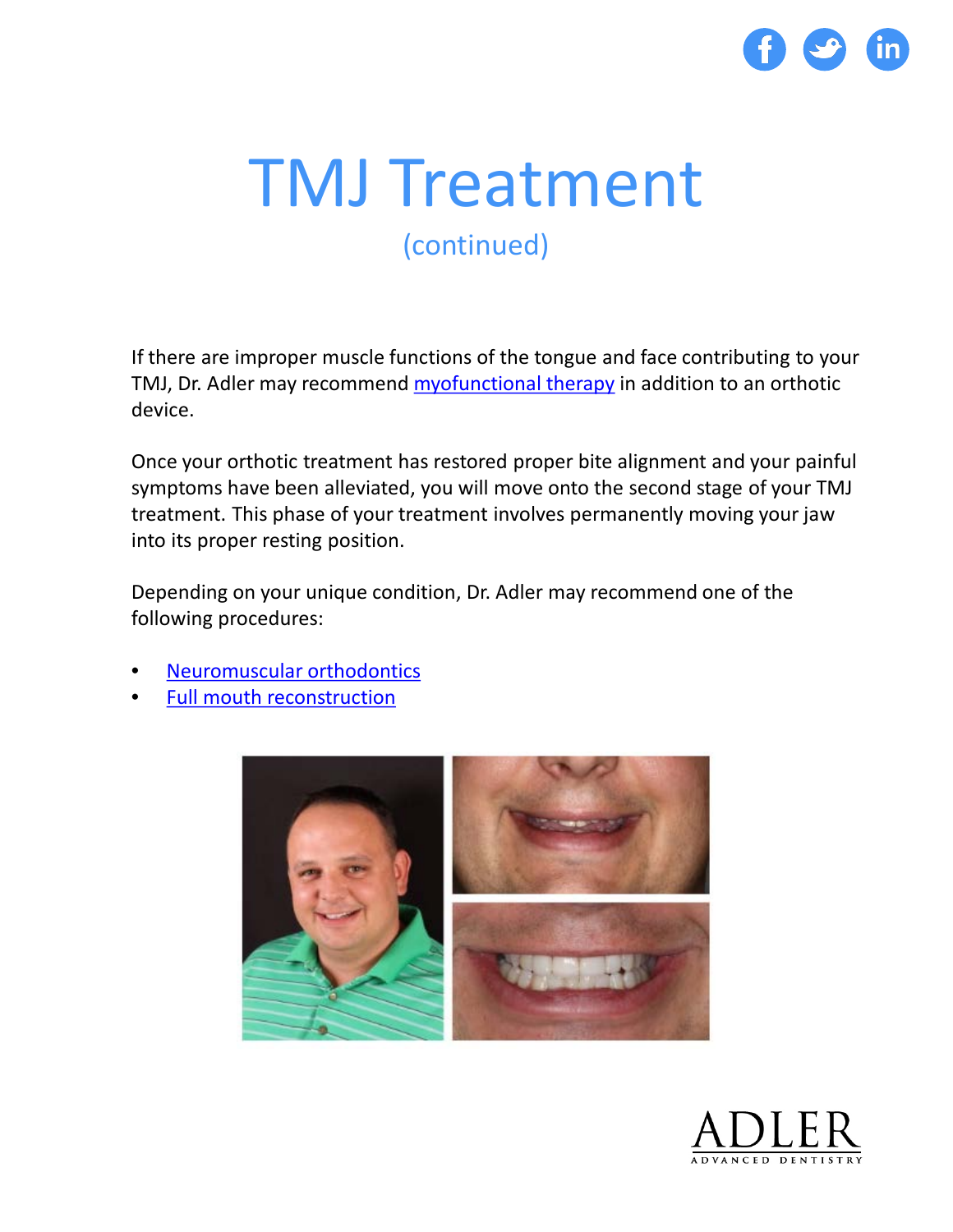

## Dr. Michael Adler About Your Dentist

Dr. Michael Adler is pleased to bring a diverse background of academic research and life experiences to his practice. A graduate of the University of Michigan, Dr. Adler worked as a research biochemist at Stanford University prior to enrolling and completing his dental degree at Georgetown University.

Dr. Adler served as a Lieutenant in the United States Public Health Service, providing care and patient education on the Navajo Reservation. For this service, Dr. Adler was awarded a prestigious commission by Surgeon General Dr. C. Everett Koop. Dr. Adler has been in private practice since 1990.



Dr. Adler is committed to lifelong training as a way to be able to offer his patients the best dental care possible. His postgraduate training has been extensive, including studies on the topics of neuromuscular dentistry and smile design at the nationally renowned Las Vegas Institute for Advanced Dental Studies (LVI). Dr. Adler was awarded a fellowship from the prestigious Las Vegas Institute for Advanced Dental Studies. This post-graduate learning institution provides cutting-edge training in neuromuscular and cosmetic dentistry. Dr. Adler is proud to bring his patients the most advanced knowledge and techniques in the diagnosis and treatment of TMJ.